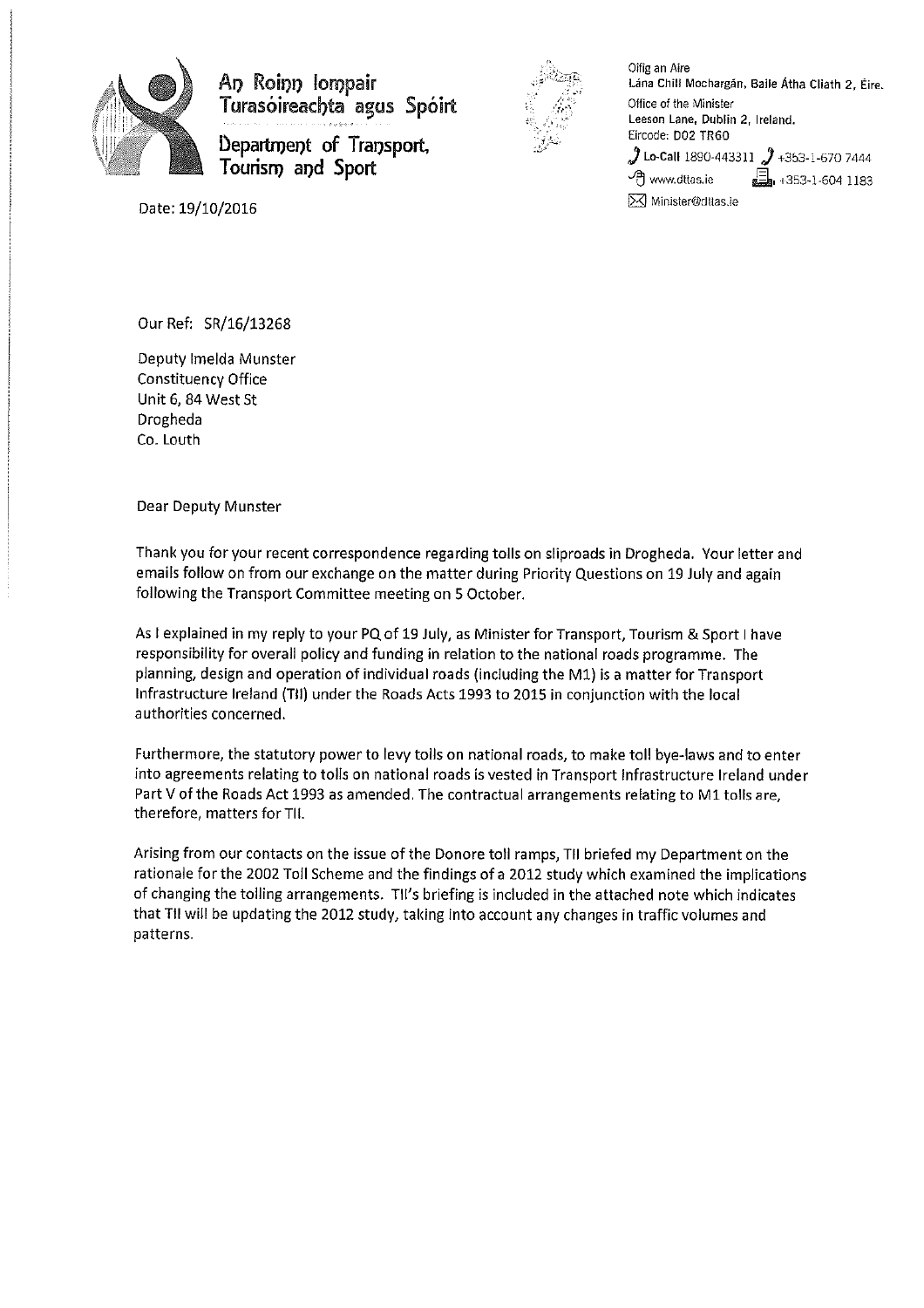

An Roinn Iompair Turasóireachta agus Spóirt

**Departn)el)t of** Transport, **T oorisl'I)** and **Sport** 



Oifig an Aire Lána Chill Mochargán, Baile Átha Cliath 2, Éire. Office of the Minister Leeson Lane, Dublin 2, Ireland. Eircode: D02 TR60  $j$  Lo-Call 1890-443311  $j$  +353-1-670 7444 <sup>-</sup>*e*] www.dttas.ie **b.** +353-1-604 1183 **⊠** Minister@dttas.ie

Yours sincerely,

Minister Shane Ross Minister for Transport Tourism and Sport

*The Minister is a Designated Public Official under the Regulation of Lobbying Act, 2015 (details available on www.lobbvinz.ie)*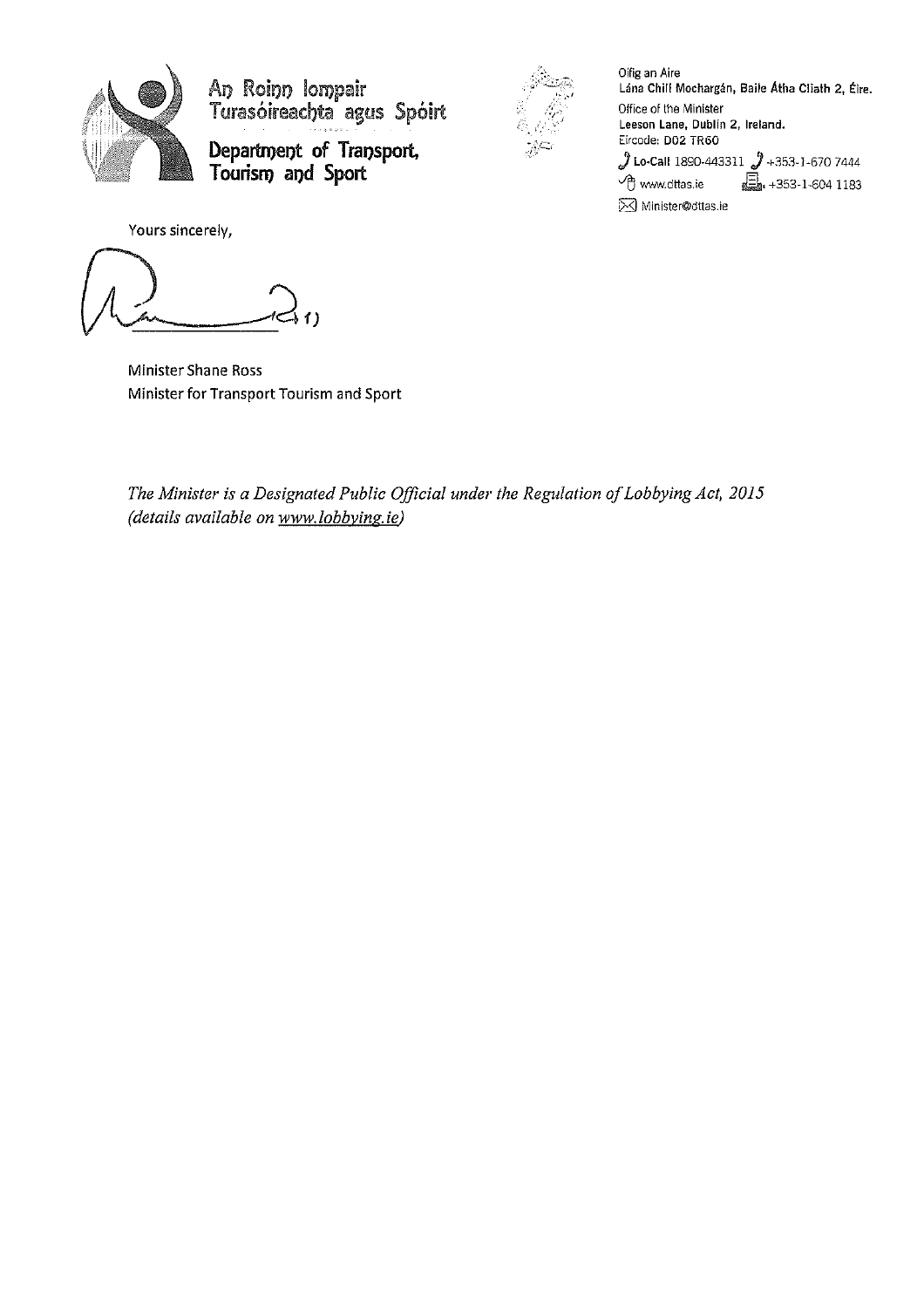# **TII Briefing on tolling on Donore road ramps on the M1**

#### **The rationale for the 2002 Toll Scheme**

The tolling strategy was designed to minimise diversions off the M1 and to minimise traffic impacts on local roads. Therefore the tolls on the north facing slip ramps at Donore were installed to protect the residents of Drogheda from any 'rat-running' that may occur due to traffic, particularly northbound, that may wish to avoid the mainline toll plaza at Balgeen. In addition, the presence of the ramp plazas at Donore, discourage people migrating to/from the N2 road to avoid the mainline toll plaza. Similar ramp tolling arrangements to those at Donore exist on the M4 Kinnegad to Kilcock toll road where ramp plazas are provided on the west facing ramps at the Enfield grade separated junction and on the M8 Rathcormac/Fermoy toll road where the north facing ramps of Corrin grade separated junction are tolled. In all cases the traffic studies undertaken identified that in the absence of the ramp tolls significant diversion from the mainline toll would occur.

When the NRA adopted the Toll Scheme for the M1 Northern motorway in June 2002, it incorporated a provision on the recommendation of the independent inspector appointed, to ensure that there was no 'disincentive' to people who wished to travel into the town of Drogheda. The following is an extract from the Authority's adoption of the Toll Scheme on the M1;

*"b) provide that, where road users exit the toll road having made* a *toll payment and within*  <sup>a</sup>*short period, e.g. three hours, re-enter the toll road to continue on their journey in the*  same *direction of travel,* a *second toll payment will not be required."* 

In effect, this means that toll users travelling northbound for example, having paid the toll at Balgeen, can exit the Motorway at Donore to visit Drogheda, and provided that they return to Donore to continue their journey northbound within a three hour period, may pass through the northbound on-ramp at Donore toll free. A similar three hour stopover provision exists on the M4 Kinnegad to Kilcock toll road.

The M1 Northern Motorway to the west of Drogheda forms part of the core Trans-European Transport Network (TENT) from Northern Ireland to Dublin. It is a part of the strategic national road network intended to cater for interurban and inter-regional traffic rather than short locally generated trips. The M1 motorway in the vicinity of Drogheda is currently carrying 38,000 vehicles daily and provides an important benefit and relief to the town of Drogheda.

It has always been recognised by the Authority, and borne out in traffic studies undertaken, that the old N1 (existing R132) route would continue to attract significant traffic volumes due to the commercial/residential traffic movements in and around Drogheda town, the movements to/from Drogheda, and the movements to/from Drogheda Port. The decision of the NRA Board to adopt the Toll Scheme noted that the existing R132 route would continue to operate as a toll free public road. A study carried out by the Authority in 2012 demonstrated that this toll strategy has been effective as the overall volume of toll avoidance rates on the M1 is relatively low at less than 3% through the length of the scheme.

The NRA entered into a contract with the PPP Company, Celtic Roads Group (Dundalk) Ltd. (CRG). This contract provided for: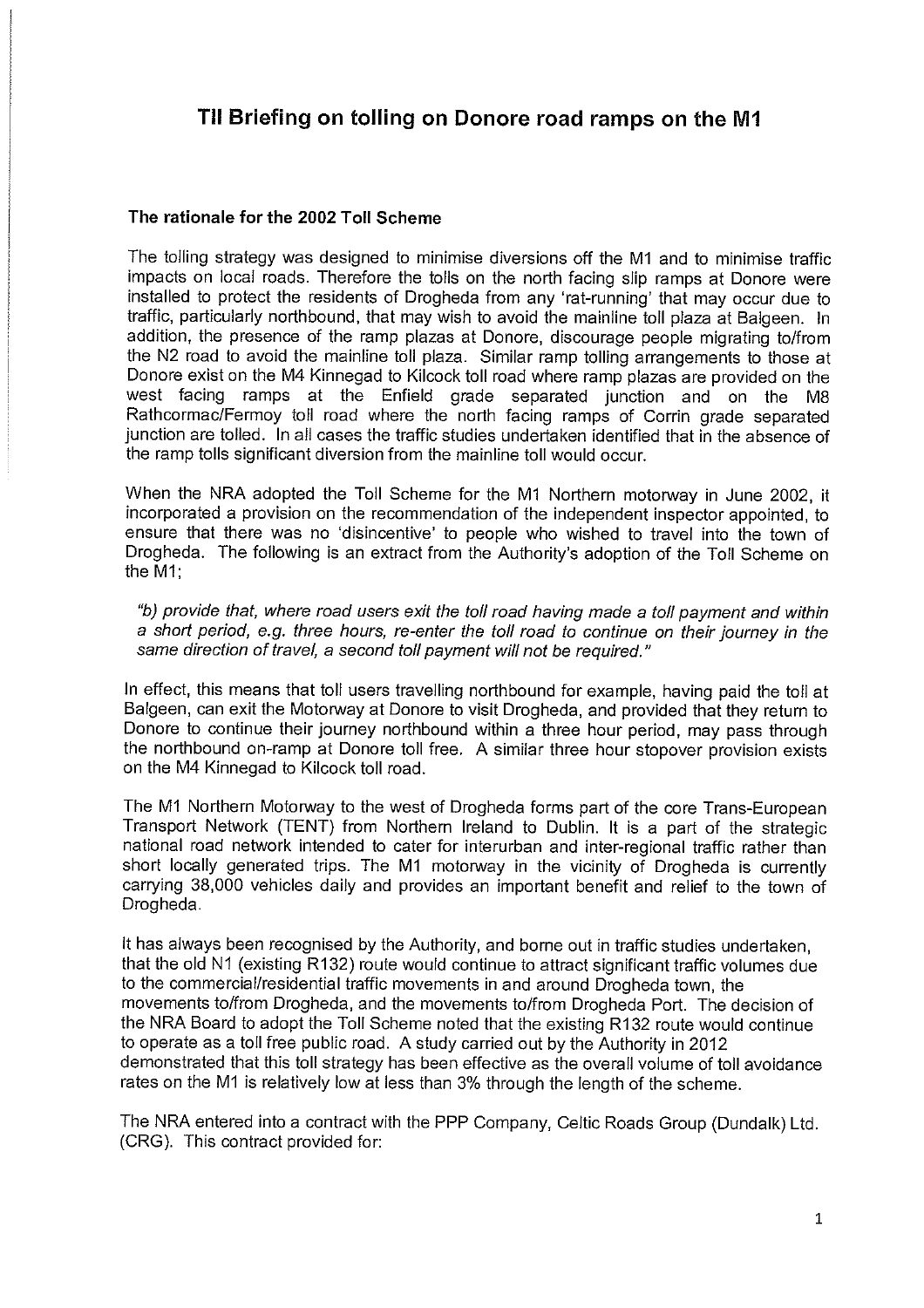- construction, operation and maintenance of Dundalk bypass, a 11 km length of motorway;
- operation and maintenance of 42 km of the existing M1 motorway; and
- operation of the Drogheda Tolling Facilities at Balgeen.

In accordance with the contract entered into with CRG, they are entitled to charge tolls in line with the approved Toll scheme which provides for mainline and slip ramp tolls. The PPP contract was signed on the  $5<sup>th</sup>$  February 2004 and will extend for 30 years from that date.

### Implications of altering the toll strategy

In 2012 following representations, the Authority carried out a study to understand the impact of removal of the tolls at the north facing slip roads at the M1 Junction 9 at Donore. Data on travel patterns and toll avoidance was collected to inform the study. The following two scenarios were studied.

- 1. Scenario 1: Remove ramp tolls only
- 2. Scenario 2: Remove ramp tolls, but increase mainline toll

## Scenario 1: Remove ramp tolls only

The study showed that removal of the slip tolls would lead to diversions from the M1 to this junction to avoid the mainline toll and attract traffic that currently avoids the junction because of tolling. North facing ramp flows would increase from 3,000 to 18,800 vehicles per day leading to a significant increase in light and heavy vehicular traffic on both the Donore and Duleek roads (R152). The residents adjacent to these roads would experience higher levels of congestion, and associated negative impacts on the road pavement, air quality, road safety and noise. These roads do not have the capacity to carry the additional 15,800 vehicles per day.

lt would also result in the creation of a toll avoidance route on the R132 through Julianstown, increasing the traffic on the southern environs of Drogheda by 4,000 vehicles per day. The study also indicated that removal of the tolls leads to impacts on the N2 corridor. Traffic currently on the N2 towards Slane and Ardee to gain access to the M1, would reroute via the R152 to join the M1 at Junction 9 (Donore).

This measure would also reduce traffic on the M1 mainline toll by approximately 4,500 vehicles per day. Annual toll revenue was forecast to reduce by €6.4 million per annum with the removal of slip tolls. Accordingly the State would have to pay between €6 and €7 million in compensation to the PPP Company until 2034 with the amount increasing every year.

### Scenario 2: Remove ramp tolls, but increase mainline toll

This option studied the implications of the removal of slip tolls accompanied by a mainline toll increase so as to reduce or eliminate the amount of compensation payable to the PPP Company. The study tested removal of slips toll together with an increase in mainline toll of between 10% and 50%. North facing ramp flows would increase from 3,000 to between 19,000 and 20,700 vehicles per day leading to a significant increase in light and heavy vehicular traffic on both the Donore and Duleek roads (R152).

Increasing the mainline tolls however induces an increased level of diversion off the M1, decreasing the volume of toll paying traffic on the mainline. In order to achieve revenue neutrality and to avoid the State having to make any payment to the PPP Company it is estimated that the mainline toll would have to be increased by between 40% and 60%.